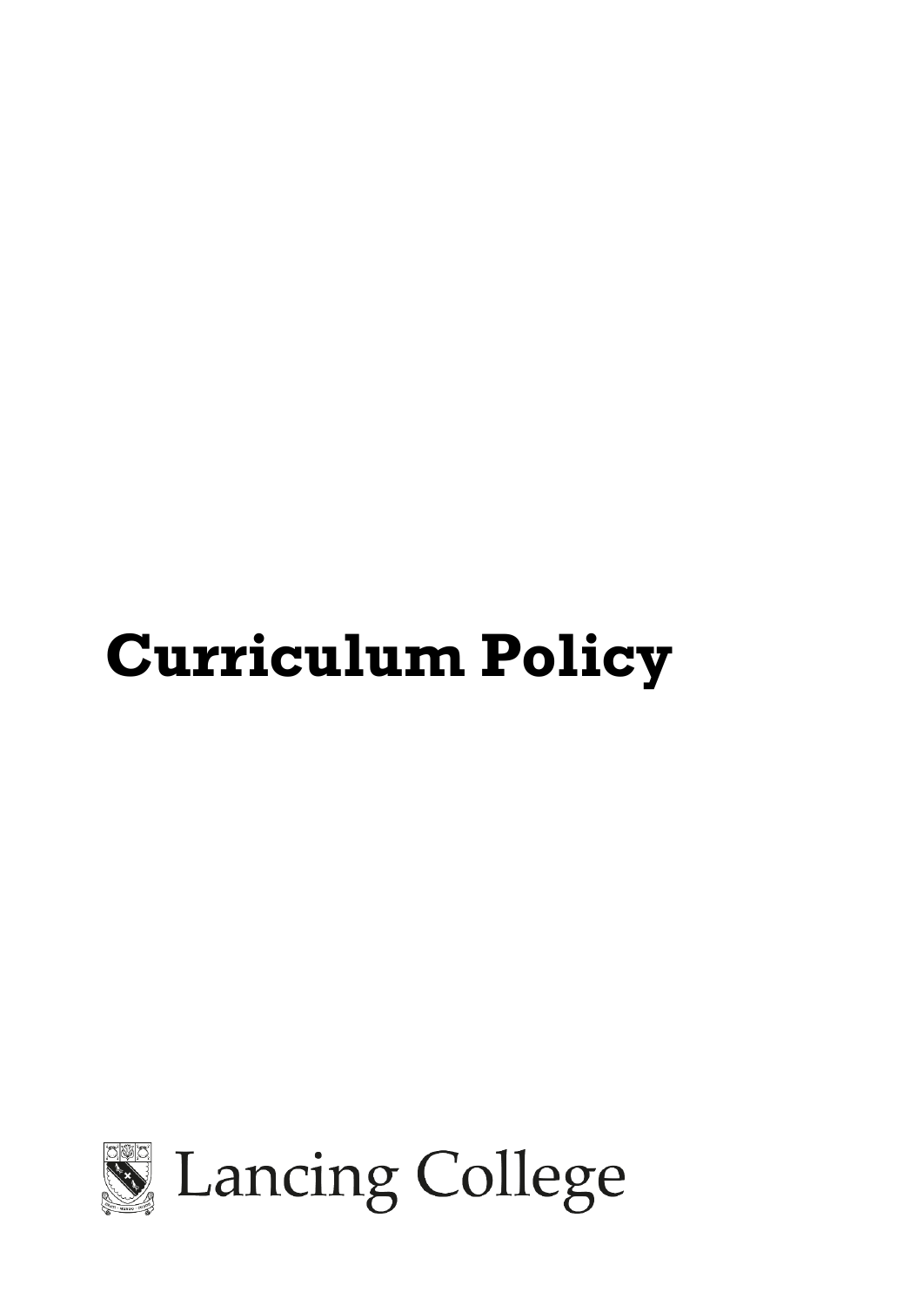# **1 AIMS OF THE CURRICULUM**

- 1.1 The College aims to provide a curriculum which:
	- provides a broad and balanced general education to all pupils
	- enables pupils to carry out their responsibilities as citizens, gaining an awareness of British values of: democracy; the rule of law; individual liberty; tolerance and mutual respect for people of other faiths and those without a faith.
	- challenges pupils of all abilities
	- allows pupils to aim high when making tertiary education choices
	- prepares pupils well for tertiary education
	- takes into account differing educational backgrounds
	- takes into account differing abilities
	- fosters independence of thought and moves beyond 'teaching to the test'

## **2 THE STRUCTURE OF THE WEEK**

- 2.1 There are 40 periods per week, each of 35 minutes:
	- Lesson 1 08.50-09.25
	- Lesson 2 09.30-10.05
	- Lesson 3 10.10-10.45
	- Break 10.45-11.05
	- Lesson 4 11.10-11.45
	- $\bullet$  Lesson 5 11.50-12.25
	- Lunch for III and IV Forms
	- Lesson 6 12.30-13.10 (III & IV 13.00-13.35)
	- Lunch for V & VI Forms
	- Lesson 7 (except Tues) 14.20-14.55
	- Lesson 8 (except Tues) 15.00-15.35
- 2.2 There are no lessons on Tuesday afternoons; this is used for games and activities. On Wednesday, lesson 1 is absorbed into the weekly compulsory Eucharist, which starts at 8.30. There are 4 lessons on Saturdays (following the timings of periods 2, 3, 4 and 5 above) with a tutor period from 08:50-09:25 beforehand.

# **3 THE SENIOR SCHOOL CURRICULUM (Years 9 - 11)**

- 3.1 The Third Form (Year 9) curriculum provides a broad and balanced education which allows all pupils the opportunity to excel. It equips them to make an informed choice of GCSE options at the end of their first year. On arrival, they are setted or banded in most subjects according to their entrance exam performance, and study the following subjects: English (4 lessons); Maths (4); Physics (3); Chemistry (3); Biology (3); any two of French, German, Spanish, Classics or EAL (4,4); Geography (2); History (2); Religious Studies (2); Music (1); Art (2); Design and Technology (2); Drama (1). ICT and research skills are taught across the curriculum, but particularly in an additional single period of Meta-cognition which fosters the skills essential to learning at the College. All pupils attend lessons in Physical Education and P.S.H.E. The sets may be adjusted from time to time, especially after the Advent Term examinations in response to the College's first formal internal examinations.
- 3.2 In the Fourth and Fifth Forms (Years 10 and 11) all pupils continue to study the core subjects of English and English Literature, Maths, either Triple Science (the three Single Sciences) or Combined Science, and an internally assessed Lancing College Religious Studies Short Course which concludes at the end of Fourth Form. The decision on how many sets take combined science will be determined in the light of Fourth Form GCSE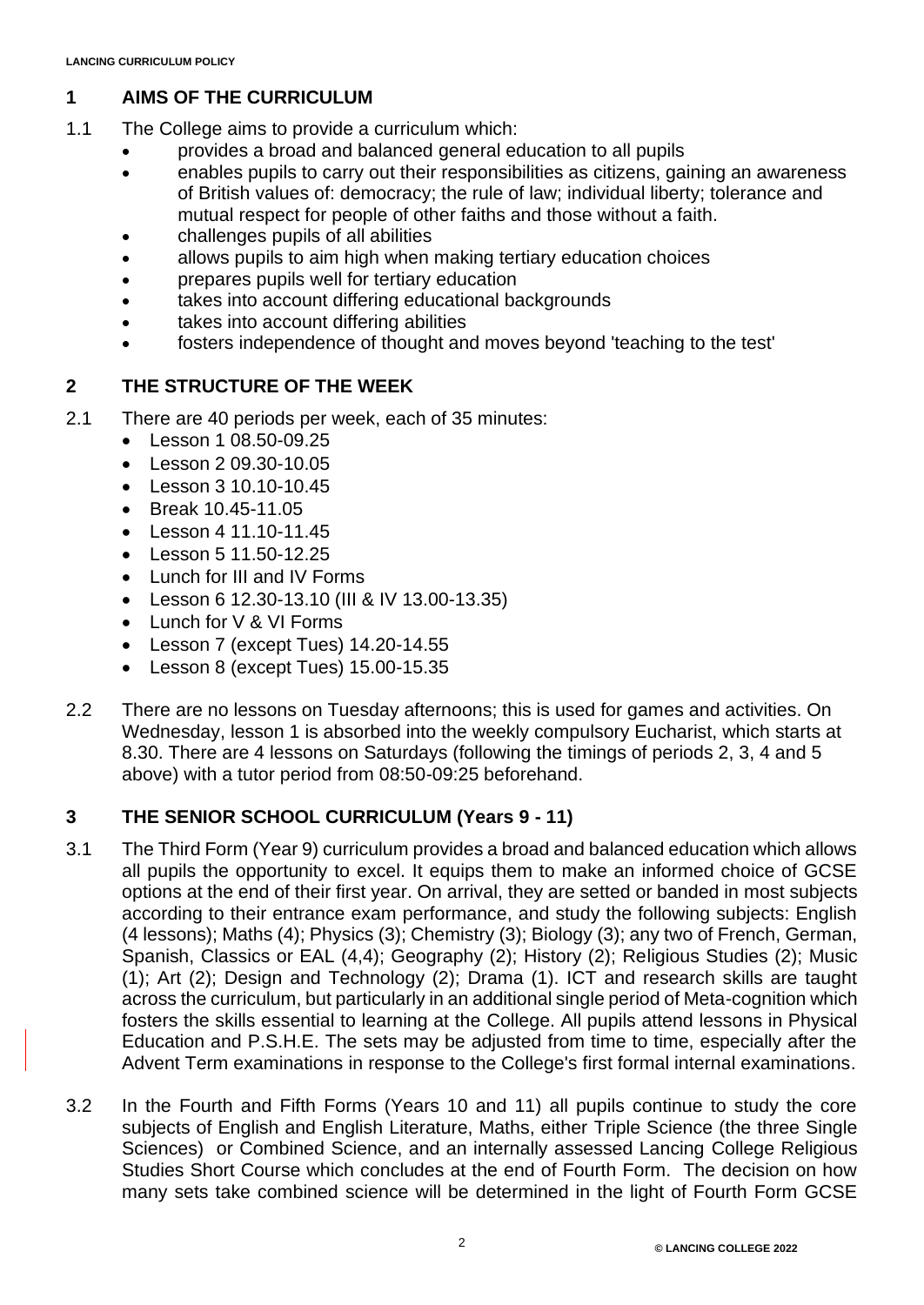choices. Pupils with combined science also study four optional subjects, one of which must be a language (if their first language is English). Pupils with triple science, only study three optional subjects, one of which must be a language (if their first language is English). The optional subjects currently offered are: Art (Photography), Art (Fine Art), Classical Civilisation, Design and Technology (Product Design), Design and Technology (Engineering), Drama, French, Geography, German, History, Latin, Music, Physical Education and Spanish. (Greek is usually available out of timetable or, for the top set of Latinists, alongside Latin within the curriculum.) The choice of options is made in the Summer Term of the Third Form. Top set Mathematicians also take Additional Maths. Pupils whose first language is not English may take IGCSE English as a Second Language. In the Fourth and Fifth Forms pupils continue to follow a programme of Physical Education and PSHE.

- 3.3 In the Fourth Form all subjects are allocated four periods, with the exception of Maths (5), English (6), Religious Studies (2) and PSHE (1). In the Fifth Form period allocation is the same as in the Fourth, except that Religious Studies is discontinued and Maths allocation changes (6). PSHE increase from one to two periods.
- 3.4 Information about GCSE choice is available on the school's VLE and website. Tutors and housemasters/housemistresses advise, and a meeting for parents and pupils is held in the Summer Term.
- 3.5 Fifth Form pupils participate in the Morrisby programme, and an annual Careers Symposium is organised in the Advent Term for Fifth Form pupils and their parents. (Lower Sixth pupils new to Lancing also attend.) A range of careers and gap year reference books is held in the Gwynne Library. Pupils may seek advice about careers from the Assistant Head (Academic) who maintains oversight of careers education, along with tutors and Heads of Department. The college does not arrange formal work experience but is very active, via its Development Office, in effecting introductions between our network of parents and former pupils to facilitate informal arrangements between students' families and employers to aid them gain experience of the workplace.
- 3.6 A preliminary choice of A Level subjects is made in the Lent Term of the Fifth Form. Final decisions about A Level choices are made after the publication of GCSE results and dialogue about choices is ongoing until the commencement of the Lower Sixth Form year, entry to this year contingent upon gaining a minimum of five 6 grades at GCSE along with the individual subject requirements for their chosen courses of Sixth Form study.
- 3.7 The Learning Support Department offers a range of strategies to enhance and develop academic skills and individual learning styles. Academically able pupils are provided with enrichment opportunities so that they are challenged beyond the curriculum. Students are supported, where appropriate, in class and with additional small group or individual learning support lessons, both within the formal academic timetable and beyond it. Moreover, where a student's particular need for learning support might mean that reasonable adjustment to their academic programme will aid their overall progress, the college will tailor their GCSE programme to best support them, in consultation with the individual student's parents/guardians.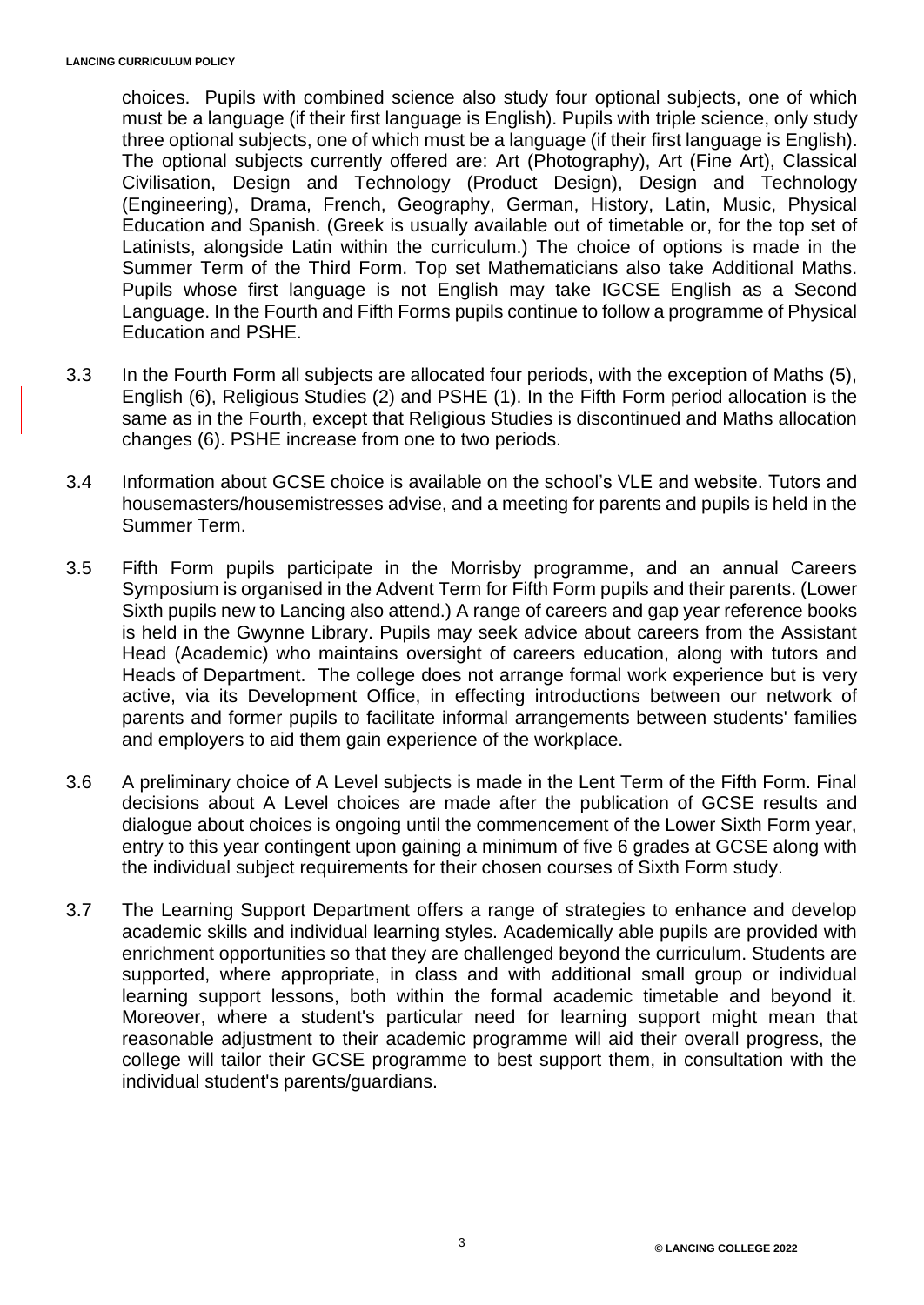## **4 THE SIXTH FORM CURRICULUM (Years 12 – 13)**

## 4.1 **Lower Sixth**

The chief requirements for successful A Level study are academic ability, self-discipline and the motivation to succeed, and the school's aim is to develop these qualities in Fourth and Fifth Form pupils so that they will achieve high standards in the Sixth Form and at university.

- 4.2 We anticipate that pupils will gain a grade 7 or 8 at GCSE in those subjects which they wish to continue studying in the Sixth Form. Five grade 6 at GCSE constitute the minimum achievement likely to result in a satisfactory outcome at A Level, and this is the basic requirement for entry to the Sixth Form. It should be stressed, however, that most pupils achieve a much greater degree of success than this. Pupils should achieve a minimum of 4 (C+) in English and Maths. The school reserves the right to modify this policy in the best interests of each individual pupil and any concerns about a student's inability to make this hurdle are pro-actively communicated to parents in very good time as part of the college's internal progress-tracking programme. Pupils entering the Sixth Form from other schools are interviewed and are required to take the College's own entrance examinations. In many subjects, particularly in Mathematics and Science, our analysis demonstrates that students need at least a grade 7 to attain a reasonable level of success and to this end, our entry requirements, as stipulated in our admissions booklet for Sixth Form subjects, are differentiated.
- 4.3 In the Lower Sixth pupils are ordinarily required to study four subjects, one from each of four option blocks. It is not guaranteed that a subject will be offered if the take-up turns out to be fewer than five pupils. In addition to their four A Levels, Lower Sixth pupils are encouraged to develop their research skills by taking the Extended Project Qualification, led by the College's Extended Project Qualification co-ordinator and supported by a programme of research skills seminars and, for each person taking the qualification, the support of a personal tutor for the qualification. All pupils are also required to attend a number of PSHE lectures during the Lower Sixth year, a timetabled session that allows the provision of PHSE and a General Studies programme. This takes place on a Saturday morning.
- 4.4 The Assistant Head (Academic) and Head of Sixth Form have a particular responsibility for offering advice on A Level options, and tutors, heads of departments and housemasters/housemistresses also advise. In the Sixth Form there is a rolling programme of advice about careers, university and gap year opportunities, delivered via the PHSE and General Studies periods available in the timetable and supported by Sixth Form tutors, who Sixth Form students are able to individually select. This advice programme is also led by the Assistant Head (Academic).
- 4.5 Tutors advise pupils and liaise with parents about UCAS applications. Advice about applying to university is provided on the VLE, and resources are also available in the Library and is co-ordinated by the Head of Sixth Form, ably supported by the Head of Sixth Form Enrichment and the Head of Overseas University Applications.
- 4.6 Those pupils who may be suitable candidates for Oxford or Cambridge, medical schools and other universities with particularly competitive entry requirements are identified early in the course of the Lower Sixth year and are advised of the standards they will need to meet. Academic departments also organise extra teaching where necessary and also invite speakers to address academic societies.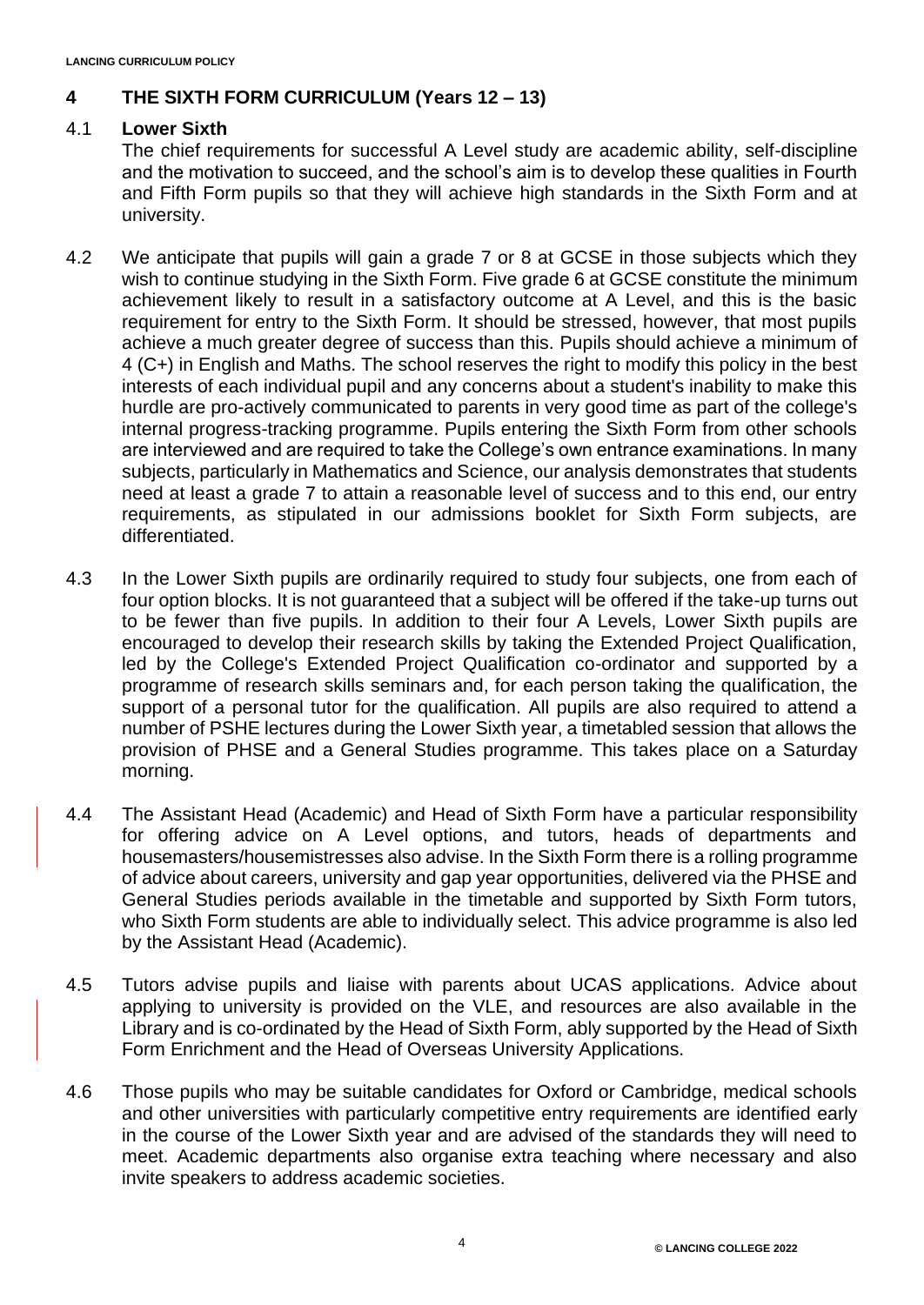4.7 Pupils are encouraged to give talks on topics of particular interest. The Biology department provides specialist advice for intending candidates for medicine. Many Lancing pupils have participated in voluntary educational or environmental projects. Pupils are advised to gain experience of employment during the holidays in the Fifth and Lower Sixth Forms and, as above, while the school does not enter into formal organisation of these work experience placements, we affect informal introductions via our alumni network and development office to allow families to make their own arrangements with potential employers. The Young Enterprise Scheme gives Sixth Form further pupils insight into commercial practices.

## 4.8 **Upper Sixth**

Pupils need to obtain a minimum of 2 Ds and 2 Es in their Lower Sixth summer internal examinations in order to move into the Upper Sixth, and in BTEC Sport and BTEC Business, equivalent progress is required.

- 4.9 At the end of the Lower Sixth year most pupils will drop one of their four subjects and so continue with three subjects in their Upper Sixth year. However, some will wish to continue with all four subjects, and a small number may only pursue two along with an Extended Project. The college is flexible to differentiating programmes at this level to support the particular aspirations and needs of individual students.
- 4.10 AS examinations are only taken at the end of the Upper Sixth year.

# **5 CLASS SIZE POLICY**

5.1 In the Senior School class size is expected to average around 20 for core subjects, with a maximum of 25 in exceptional circumstance. In the Sixth Form classes of 12-16 pupils per set is the aim although smaller class sizes in niche subjects are not unusual in the Sixth Form.

## **6 POLICY ON SETTING**

6.1 It is the school's policy to set or band wherever there is a broad range of ability and wherever setting or banding is consistent with allowing breadth of choice of options and to maximise the opportunities for differentiated learning that will best aid the progression of students.

## **7 POLICY ON EXAMINATIONS**

## 7.1 **Internal Examinations**

There are internal examinations every other term in the Senior School: at the end of the Advent and Summer terms of the Third Form, towards the end of the Lent Term in the Fourth Form, and in the penultimate week of the Advent term of the Fifth Form (GCSE trials). An exam timetable replaces normal lessons during these periods.

7.2 In the week before internal examinations no new topics should be covered and evening schools should provide opportunities for directed revision, rather than new work. Lessons on the Saturday morning preceding Third and Fifth Form internal examinations should be used for the same purpose. It is good practice in the run-up to internal examinations, to provide some awareness of past papers and, in the aftermath of examinations, to provide model answers and detailed formative feedback to ensure that pupils do not only have a summative mark of how they have attained but, moreover, a clear indication of how they can improve in the future and what a successful response to a formal assessment looks like.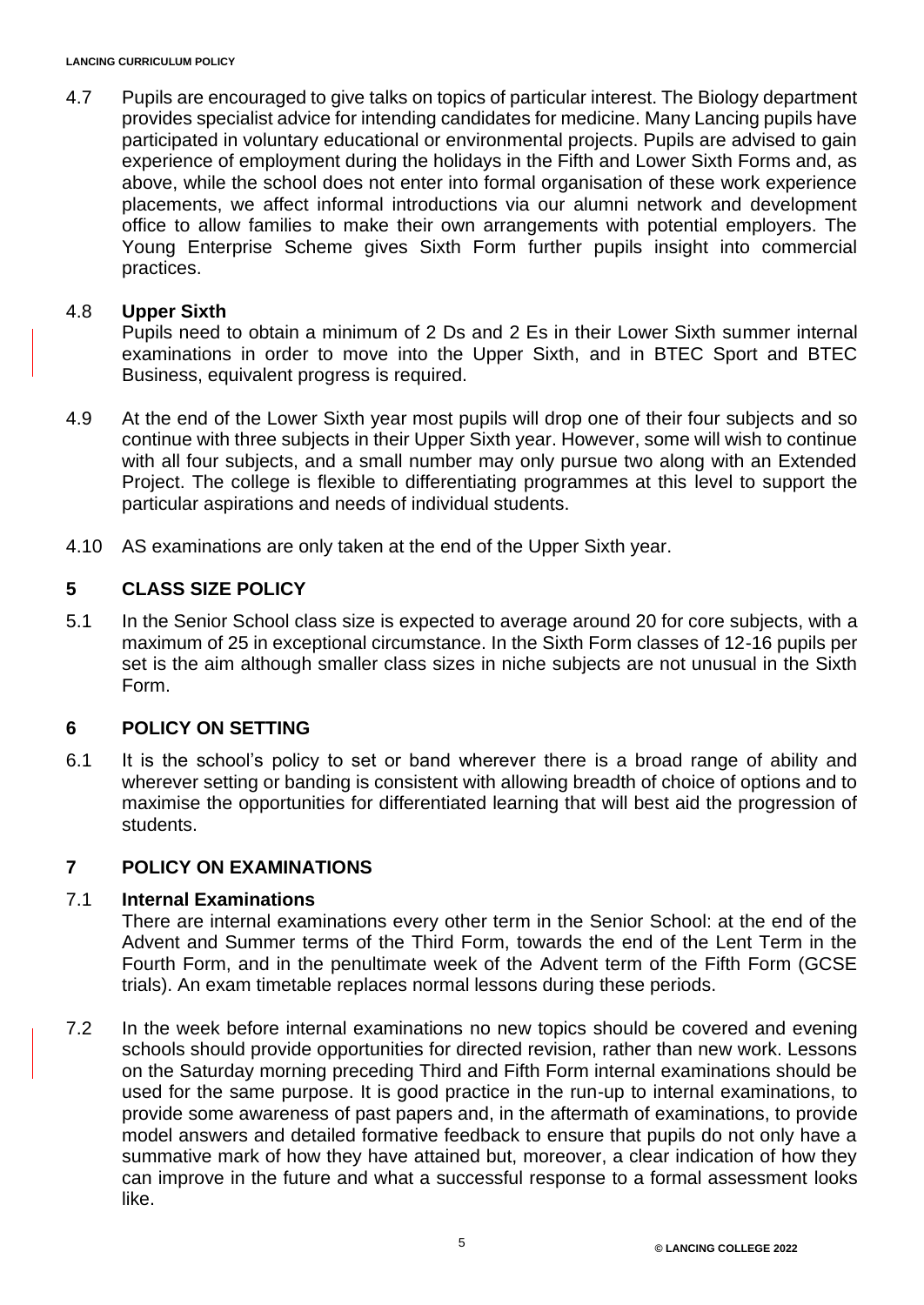- 7.3 Scripts should be marked summatively before the end of the term and the process of formative assessment should occur as quickly thereafter as is practicable. The results of all internal examinations are reported to parents and are reported as percentages and grades. Scripts should be returned to pupils after the exam so that lessons about exam technique may be learned along with formative commentary on how to make further progress.
- 7.4 Departments are also expected to set regular tests to assess progress. These take place in normal timetabled periods. The results of these tests are not reported to parents but two pieces of major work should be recorded electronically in between each classification period in order to allow students, teachers, tutors and HMMs to assess progress between classification periods.
- 7.5 In the Sixth Form, A Level trials for the Upper Sixth take place in the first half of the Lent Term, and internal examinations for the Lower Sixth towards the end of the Summer Term. An exam timetable replaces normal lessons and marks are reported to parents (percentages and grades). Other Sixth Form internal examinations are arranged by individual departments and usually take place within timetabled double periods. In this way each department is able to set examinations at appropriate points in the course.

## 7.6 **External Examinations in the Sixth Form**

Pupils must secure the Head of Department's agreement for exam entries. It is in the pupils' interests to receive teaching and support towards any examinations taken and individual departments are best placed to decide when this can be offered.

7.7 If pupils wish to proceed with an examination against the permission and advice of the Head of Department, agreement must be sought from the Deputy Head, who will ensure that the pupils understand the above points before authorising the entry. Pupils who gain permission to proceed must not seek extra teaching from the school's teachers. Any extra administrative costs incurred by the school as a result of unsupported entry will be borne by the candidate.

## 7.8 **Upper Sixth Examination Leave in the Summer Term**

Lessons will continue to Half Term and pupils are expected to attend all lessons except when sitting examinations or preparing for afternoon examinations.

7.9 Pupils sitting external examinations in the afternoon are excused from morning lessons. Following parental agreement with housemasters/housemistresses, Upper Sixth pupils may elect to take full study leave after Half Term at home or with guardians.

## 7.10 **Lower Sixth Examination Leave in the Summer Term**

Lessons will continue as normal to the end of term. Preparatory work for Upper Sixth will be started in these subjects. Pupils are expected to continue with all subjects until after their May/June internal examinations, but the college is flexible to differentiating programmes at this level to support the particular needs of individual students.

## 7.11 **Fifth Form Examination Leave in the Summer Term**

During the examination period pupils need structured, guided revision and access to their subject teachers. For this reason, until Half Term, Fifth Form pupils are expected to attend lessons in subjects in which examinations are still to be taken, except when taking exams or preparing for afternoon exams. Pupils sitting external examinations in the afternoon are excused from morning lessons. In subjects where all the examinations have been taken